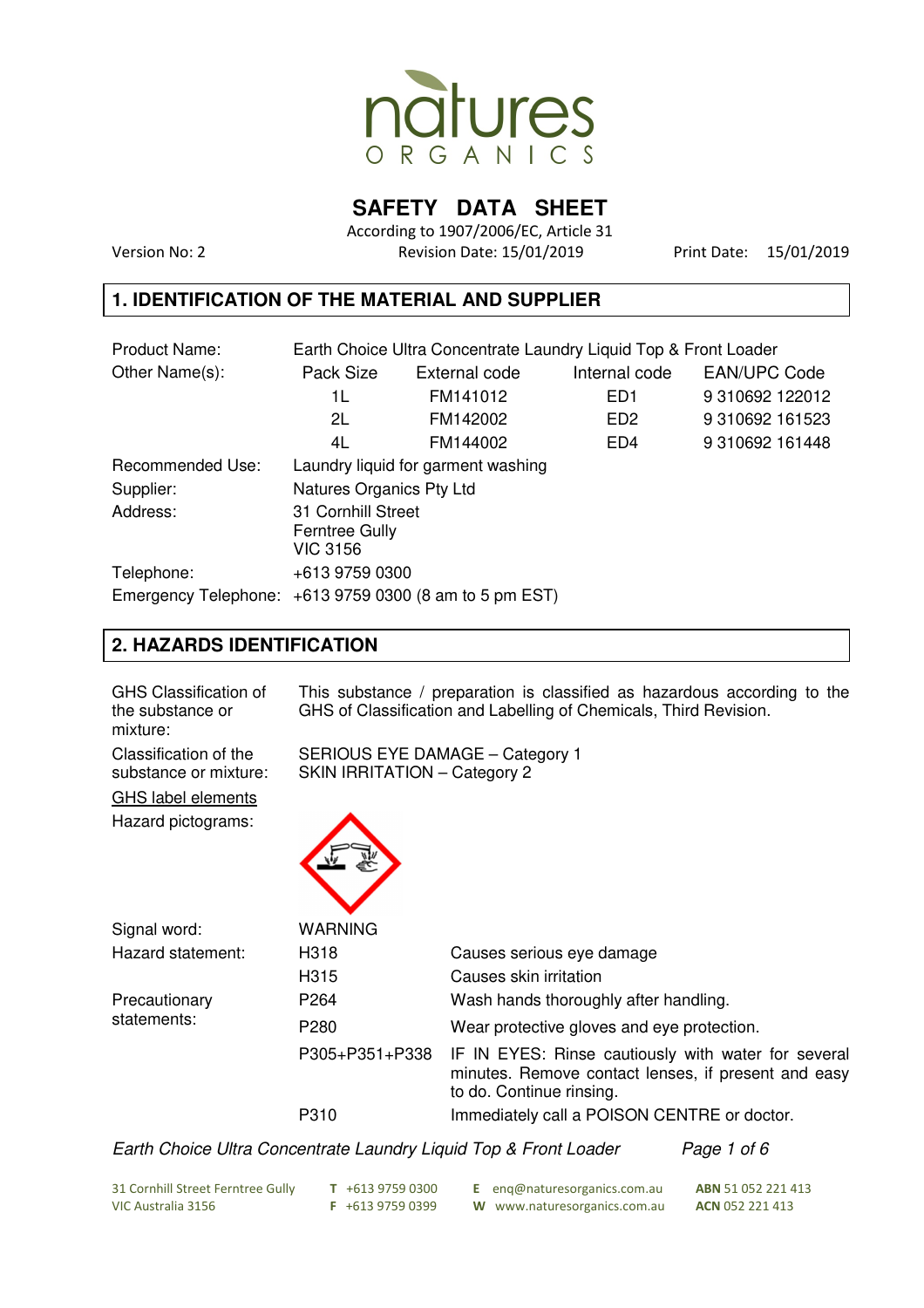| P302+P352 | IF ON SKIN: Wash with plenty of soap and water.            |
|-----------|------------------------------------------------------------|
| P332+P313 | If skin irritation occurs: Get medical advice/attention.   |
| P362      | Take off contaminated clothing and wash before re-<br>use. |

### **3. COMPOSITION/INFORMATION ON INGREDIENTS**

| <b>Chemical Name</b>                       | <b>CAS Number</b> | Proportion (%) |
|--------------------------------------------|-------------------|----------------|
| Ingredients determined not to be hazardous |                   | >60            |
| C12-14 Pareth-8                            | 68439-50-9        | < 10           |
| Sodium Carbonate                           | 497-19-8          | < 10           |
| Sodium Coco-Sulfate                        | 68955-19-1        | < 10           |
| Coco-Glucoside                             | 110615-47-9       | < 10           |
| Ethanol                                    | 64-17-5           | < 10           |
| Fragrance                                  |                   | < 1            |
| Benzisothiazolinone                        | 2634-33-5         | $< 0.05\%$     |

The authorities of the European Community have selected 26 fragrance ingredients which are considered to be potential allergens. If any of these 26 fragrance ingredients are determined to be present at a level of 10 ppm (= 0.001%) or more in a leave-on personal care product or at a level of 100 ppm (= 0.01%) or more in a rinse-off personal care product or detergent product, then they must be included as an ingredient on the product label if the product is to be sold in the European Community. Whilst Australian legislation and regulations for personal care products and detergent products does not require such ingredient disclosure, it is provided below in the interests of transparency and to assist consumers in making an informed choice.

Fragrance ingredients which are considered to be potential allergens present in the product at a level of 100 ppm  $(=0.01\%)$  or more

None – the fragrance is deemed to be hypoallergenic

| 4. FIRST AID MEASURES |  |
|-----------------------|--|
|-----------------------|--|

| Ingestion:                   | Rinse mouth out with water. Do not induce vomiting. Give plenty of water to<br>drink. If irritation develops and persists, seek medical advice or contact the<br>Poisons Information Centre (phone Australia 13 1126, NZ 0800 764 766). |
|------------------------------|-----------------------------------------------------------------------------------------------------------------------------------------------------------------------------------------------------------------------------------------|
| Eye:                         | Immediately hold eyes open and flush with water for at least 15 minutes,<br>seek urgent medical advice.                                                                                                                                 |
| Skin:                        | Wipe off excess with tissue or towel. Remove contaminated clothing. Wash<br>well with water. Seek medical advice if irritation occurs.                                                                                                  |
| Inhaled:                     | Not applicable.                                                                                                                                                                                                                         |
| <b>First Aid Facilities:</b> | Workcover recommended first aid facilities appropriate to the size of the<br>workplace.                                                                                                                                                 |
| Advice to Doctor:            | Treat symptomatically.                                                                                                                                                                                                                  |

### **5. FIRE FIGHTING MEASURES**

| Extinguishing media: | Water spray or fog. Foam, dry chemical powder or carbon dioxide<br>extinguishers. |
|----------------------|-----------------------------------------------------------------------------------|
| Hazards from         | This mixture is not combustible under normal conditions. However, it will         |
| combustion products: | break down under fire conditions and the hydrocarbon component will burn.         |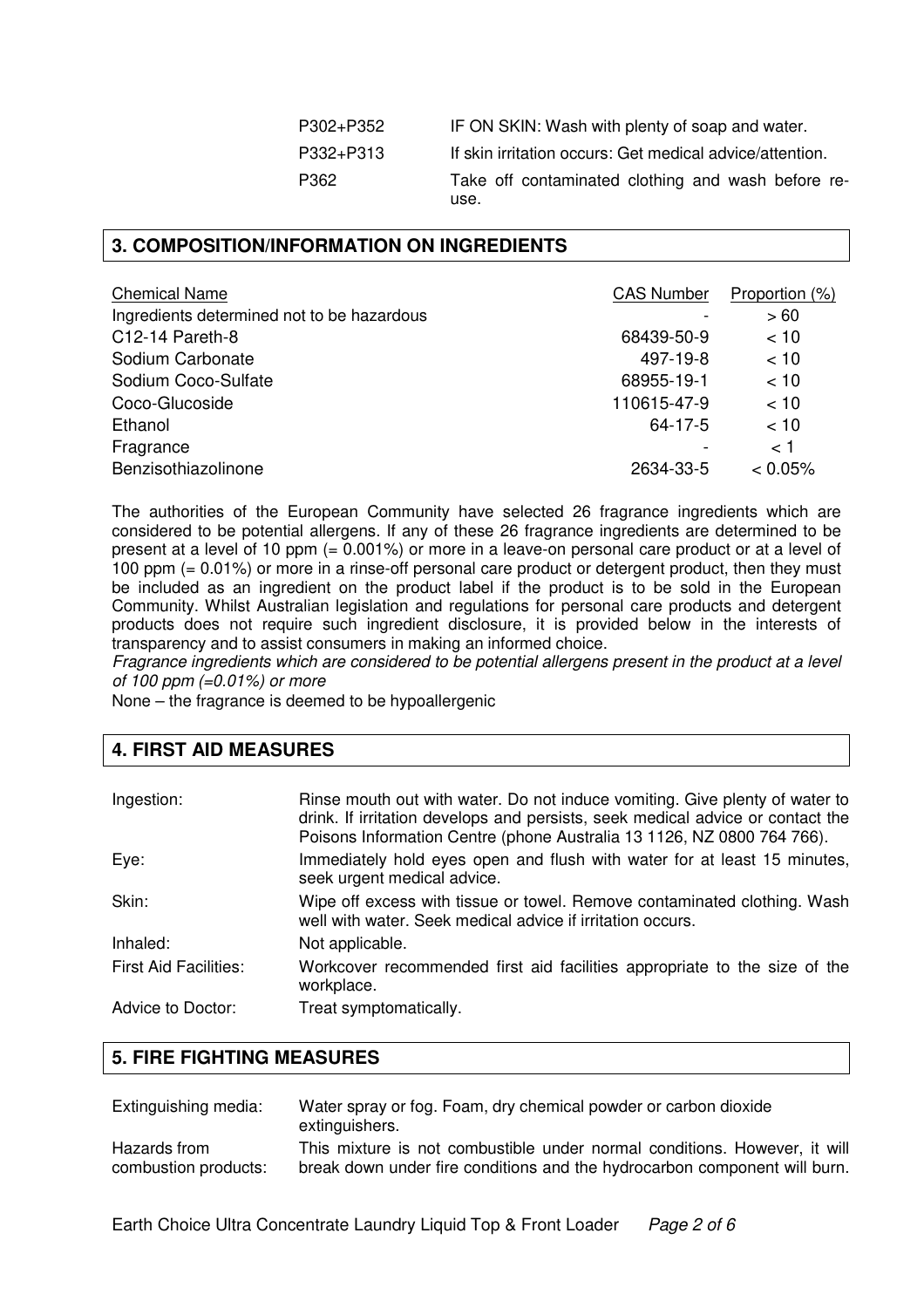In a large fire, heating may produce toxic fumes containing carbon monoxide, carbon dioxide, sulfur dioxide and nitrogen oxides.

Personal protective equipment: Hazchem code: None assigned.

Fire fighters to wear self-contained breathing apparatus and suitable protective clothing.

# **6. ACCIDENTAL RELEASE MEASURES**

Emergency procedures: Slippery when spilt. Avoid accidents, clean up immediately. Wear appropriate protective equipment during clean-up.

Methods and materials for containment and clean up:

Contain spill to prevent contamination of drains / waterways. Use absorbent material such as sand or earth. Collect and seal in properly labelled containers for disposal in accordance with local regulations. Wash area down with water to remove residual material.

### **7. HANDLING AND STORAGE**

Precautions for safe handling: Follow product label directions. Avoid eye contact. Repeated or prolonged skin contact should be avoided. Conditions for safe storage: Store in original containers in a cool (below 30°C), dry, well-ventilated area and out of direct sunlight. Store away from foodstuffs and foodstuff containers.

Storage incompatibility: None known.

### **8. EXPOSURE CONTROLS/PERSONAL PROTECTION**

| Ingredient                                                                                                                                                                                                                                                                                                                                      |  | CAS No. (a)                                                                         |                      | TWA                                                                                                      |                                                             | <b>STEL</b>   |                                                             | <b>Notices</b> |
|-------------------------------------------------------------------------------------------------------------------------------------------------------------------------------------------------------------------------------------------------------------------------------------------------------------------------------------------------|--|-------------------------------------------------------------------------------------|----------------------|----------------------------------------------------------------------------------------------------------|-------------------------------------------------------------|---------------|-------------------------------------------------------------|----------------|
|                                                                                                                                                                                                                                                                                                                                                 |  |                                                                                     | $ppm$ <sup>(b)</sup> | $mg/m^{3(G)}$                                                                                            | $ppm$ <sup>(b)</sup>                                        | $mg/m^{3(G)}$ | Category                                                    |                |
| Ethanol                                                                                                                                                                                                                                                                                                                                         |  | 64-17-5                                                                             | 1000                 | 1880                                                                                                     |                                                             |               |                                                             |                |
| where:<br>TWA<br>Time Weighted average<br>$\equiv$<br>STEL<br>Short Term Exposure Limit<br>$=$<br>(1)<br>Worksafe Australia Exposure Standard for Atmospheric Contaminants in Occupational Environment<br>[NOHSC:1003 1995]<br>(a)<br>CAS No. (Chemical Abstracts Service) is a unique identifying number that is assigned to each<br>chemical. |  |                                                                                     |                      |                                                                                                          |                                                             |               |                                                             |                |
| (b)                                                                                                                                                                                                                                                                                                                                             |  | Parts of vapour or gas per million of contaminated air by volume at 25°C and 1 atm. |                      |                                                                                                          |                                                             |               |                                                             |                |
| (c)                                                                                                                                                                                                                                                                                                                                             |  | Milligrams of substance per cubic metre of air.                                     |                      |                                                                                                          |                                                             |               |                                                             |                |
| Sk                                                                                                                                                                                                                                                                                                                                              |  | Absorption through the skin may be a significant source of exposure.                |                      |                                                                                                          |                                                             |               |                                                             |                |
| Biological limit values:                                                                                                                                                                                                                                                                                                                        |  |                                                                                     | Not available.       |                                                                                                          |                                                             |               |                                                             |                |
| Engineering controls:                                                                                                                                                                                                                                                                                                                           |  |                                                                                     |                      | None under normal use conditions.                                                                        |                                                             |               |                                                             |                |
| Personal protective<br>Eyes:<br>equipment:                                                                                                                                                                                                                                                                                                      |  |                                                                                     |                      | The wearing of eye protection when handling the neat<br>product in industrial situations is recommended. |                                                             |               |                                                             |                |
|                                                                                                                                                                                                                                                                                                                                                 |  | Hands:                                                                              |                      | Wear nitrile or rubber gloves.                                                                           |                                                             |               |                                                             |                |
| Respiratory:                                                                                                                                                                                                                                                                                                                                    |  | product.                                                                            |                      |                                                                                                          | Not normally a hazard due to the non-volatile nature of the |               |                                                             |                |
|                                                                                                                                                                                                                                                                                                                                                 |  | Other:                                                                              |                      | the toilet.                                                                                              |                                                             |               | Always wash hands before smoking, eating, drinking or using |                |

National exposure standards: Australia (1)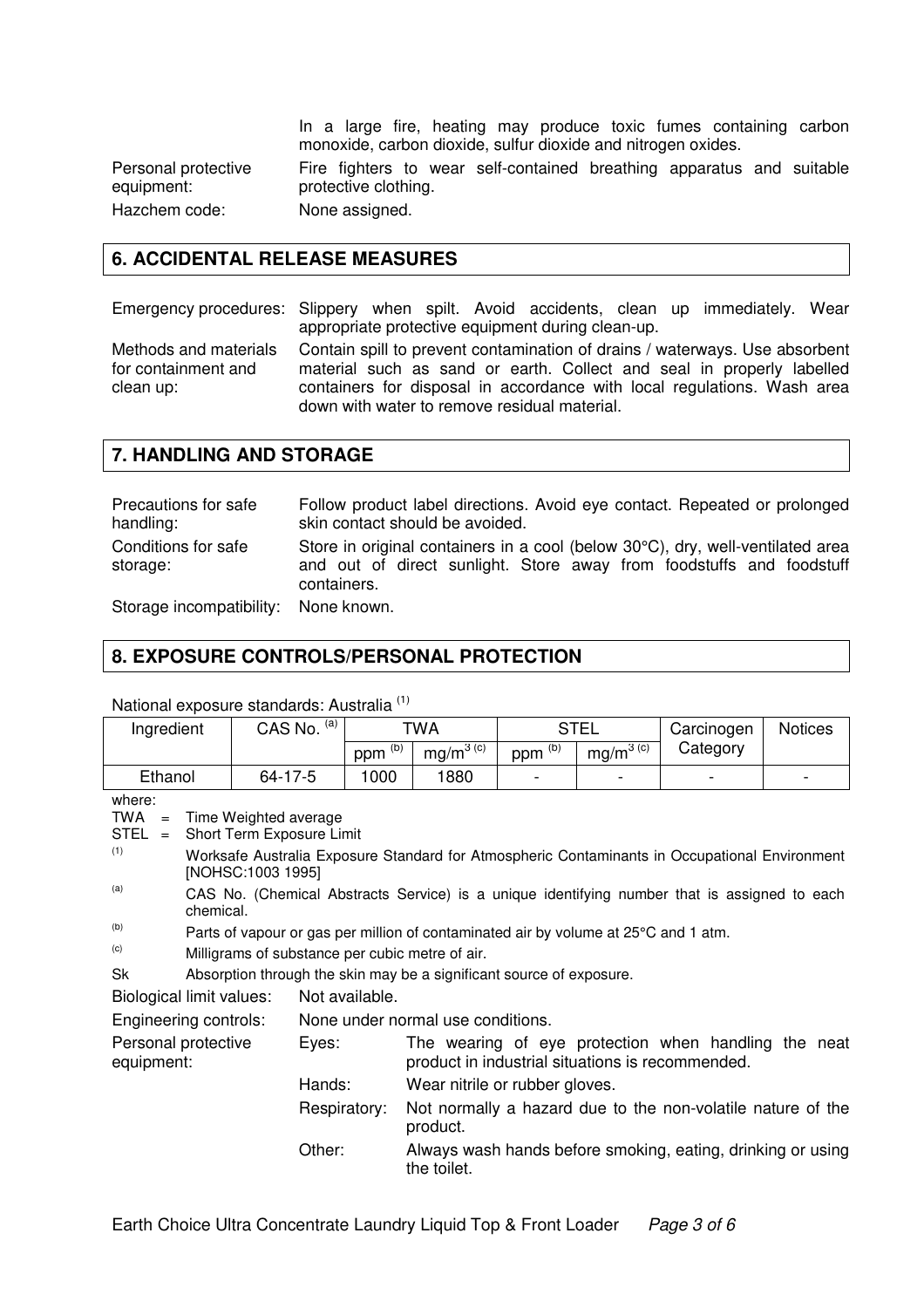### **9. PHYSICAL AND CHEMICAL PROPERTIES**

| Appearance                          | Clear pale straw coloured slightly viscous liquid. |
|-------------------------------------|----------------------------------------------------|
| Odour                               | Floral fruity fragrance                            |
| pH (neat)                           | Approximately 10.9                                 |
| Vapour Pressure (kPa)               | Not available                                      |
| Boiling Point (°C)                  | Approximately 100°C (water)                        |
| Melting Point (°C)                  | $< 0^{\circ}$ C                                    |
| Solubility in Water                 | Readily soluble                                    |
| <b>Specific Gravity</b>             | Approximately 1.084 @ 20°C                         |
| Flash Point (°C)                    | Not applicable                                     |
| <b>Flammability Limits</b>          | Not flammable                                      |
| Ignition Temperature                | Not available                                      |
| <b>Specific Heat Value</b>          | Not available                                      |
| <b>VOC Content</b>                  | $< 1\%$                                            |
| <b>Evaporation Rate</b>             | Not available                                      |
| <b>Viscosity</b>                    | Approximately 250 cps @ 20°C                       |
| <b>Volatile Component</b>           | Not available                                      |
| <b>Saturated Vapour</b><br>Pressure | Not available                                      |
| Decomposition<br>Temperature        | Not available                                      |

### **10. STABILITY AND REACTIVITY**

| Chemical stability:               | Stable under normal conditions.                                                                                                                |
|-----------------------------------|------------------------------------------------------------------------------------------------------------------------------------------------|
| Conditions to avoid:              | Excessive heat and direct sunlight.                                                                                                            |
| Incompatible materials:           | None known.                                                                                                                                    |
| Hazardous<br>Hazardous reactions: | Thermal degradation may produce carbon monoxide, carbon dioxide, sulfur<br>decomposition products: dioxide and nitrogen oxides.<br>None known. |

## **11. TOXICOLOGICAL INFORMATION**

Potential health effects:

| May cause irritation if directly introduced to the mouth, throat and stomach.         |                      |                                                                      |  |  |  |  |
|---------------------------------------------------------------------------------------|----------------------|----------------------------------------------------------------------|--|--|--|--|
|                                                                                       |                      |                                                                      |  |  |  |  |
| Ingredient                                                                            | Oral $LD_{50}$ (rat) | Dermal $LD_{50}$ (rabbit)                                            |  |  |  |  |
| Sodium Carbonate                                                                      | 4090 mg/kg           | $>$ 2000 mg/kg                                                       |  |  |  |  |
| Sodium Coco-Sulfate                                                                   | $>$ 2000 mg/kg       | $> 10000$ mg/kg                                                      |  |  |  |  |
| Coco Glucoside                                                                        | $>$ 2000 mg/kg       | $>$ 2000 mg/kg                                                       |  |  |  |  |
| May cause mild to moderate irritation to the eyes, including redness and<br>stinging. |                      |                                                                      |  |  |  |  |
| Repeated or prolonged skin contact may lead to irritation.                            |                      |                                                                      |  |  |  |  |
| Not normally a hazard due to the non-volatile nature of the product.                  |                      |                                                                      |  |  |  |  |
|                                                                                       |                      | Symptoms may include vomiting, abdominal pain, diarrhoea and nausea. |  |  |  |  |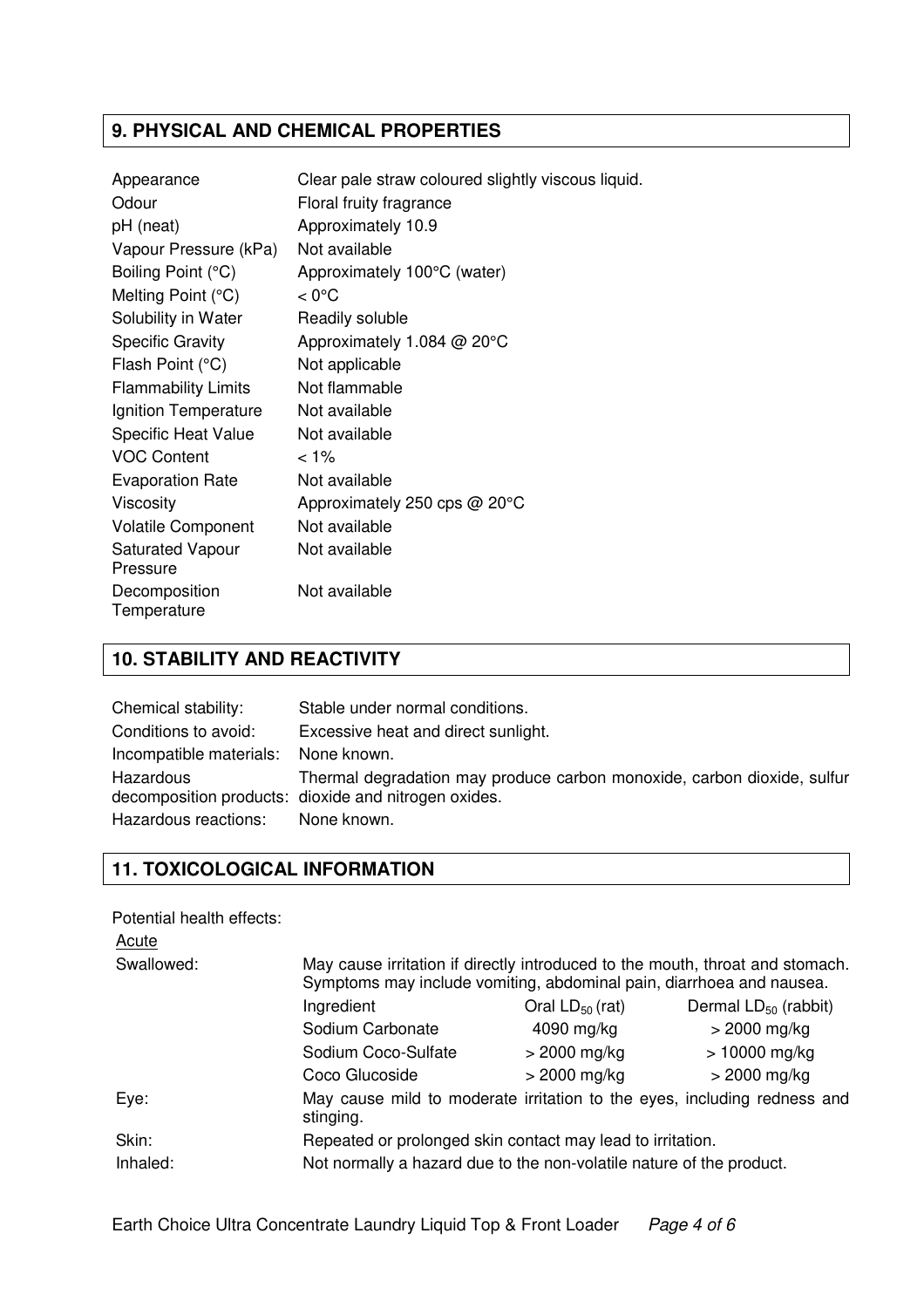Chronic No information available.

### **12. ECOLOGICAL INFORMATION**

| Ecotoxicity:                                          | Hazardous to the aquatic environment - acute: Cat. 2<br>The product has not been tested. The statement has been derived from<br>summation of substances in the formula.                      |               |                       |             |
|-------------------------------------------------------|----------------------------------------------------------------------------------------------------------------------------------------------------------------------------------------------|---------------|-----------------------|-------------|
|                                                       | Ingredient                                                                                                                                                                                   | DID No. $(2)$ | $LC_{50}$ / $EC_{50}$ | <b>NOEC</b> |
|                                                       | $C12-14$ Pareth-8                                                                                                                                                                            | 2111          | 0.4                   | 0.27        |
|                                                       | Sodium Coco-Sulfate                                                                                                                                                                          | 2005          | 2.8                   | 0.39        |
|                                                       | Coco Glucoside                                                                                                                                                                               | 2136          | 8.7                   |             |
| Persistence and<br>Degradability<br>Mobility<br>Other | The surfactants contained in this product are classified as readily<br>biodegradable according to OECD criteria 301B or 301D.<br>No information available.<br>Avoid contaminating waterways. |               |                       |             |

#### **13. DISPOSAL CONSIDERATIONS**

Waste disposal: Dispose of by incineration or burial in an approved landfill in accordance with Commonwealth, State and Local Government regulations.

### **14. TRANSPORT INFORMATION**

Not classified as Dangerous Goods according to the Australian Code for the Transport of Dangerous Goods by Road and Rail.

| <b>UN Number:</b>                | None |
|----------------------------------|------|
| Proper Shipping Name:            | None |
| Dangerous Goods<br>Class:        | None |
| Subsidiary Risk:                 | None |
| Pack Group:                      | None |
| Hazchem Code:                    | None |
| Marine Pollutant:                | N٥   |
| Special precautions for<br>user: | None |

### **15. REGULATORY INFORMATION**

Poisons Schedule: None.

All components of this product are listed on the Australian Inventory of Chemical Substances (AICS).

### **16. OTHER INFORMATION**

For Emergencies: Australian Poisons Information Centre – phone 13 1126 New Zealand Poisons Information Centre – phone 0800 764 766